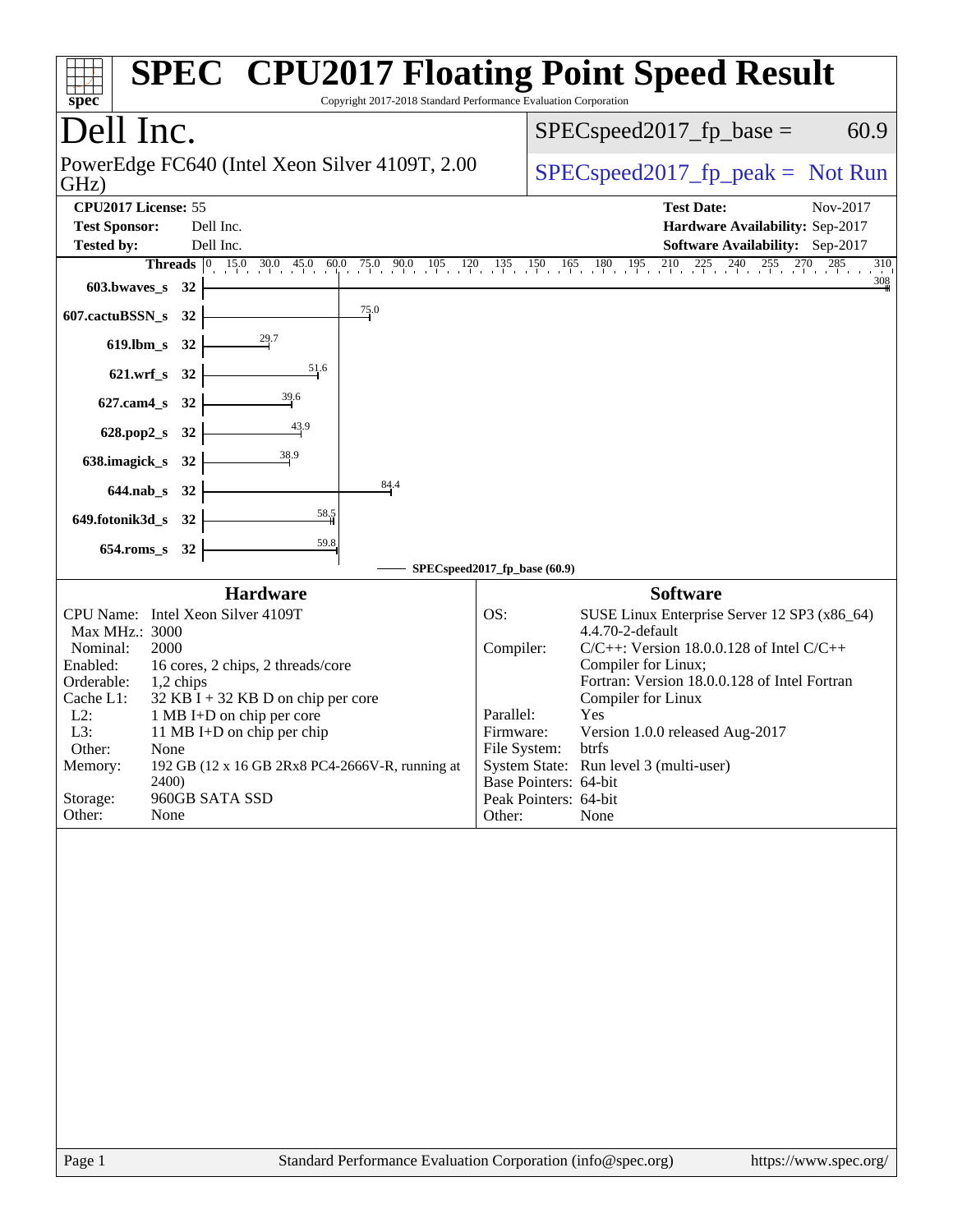

Copyright 2017-2018 Standard Performance Evaluation Corporation

## Dell Inc.

GHz) PowerEdge FC640 (Intel Xeon Silver 4109T, 2.00  $\big|$  [SPECspeed2017\\_fp\\_peak =](http://www.spec.org/auto/cpu2017/Docs/result-fields.html#SPECspeed2017fppeak) Not Run

 $SPECspeed2017_fp\_base = 60.9$ 

**[CPU2017 License:](http://www.spec.org/auto/cpu2017/Docs/result-fields.html#CPU2017License)** 55 **[Test Date:](http://www.spec.org/auto/cpu2017/Docs/result-fields.html#TestDate)** Nov-2017 **[Test Sponsor:](http://www.spec.org/auto/cpu2017/Docs/result-fields.html#TestSponsor)** Dell Inc. **[Hardware Availability:](http://www.spec.org/auto/cpu2017/Docs/result-fields.html#HardwareAvailability)** Sep-2017 **[Tested by:](http://www.spec.org/auto/cpu2017/Docs/result-fields.html#Testedby)** Dell Inc. **[Software Availability:](http://www.spec.org/auto/cpu2017/Docs/result-fields.html#SoftwareAvailability)** Sep-2017

### **[Results Table](http://www.spec.org/auto/cpu2017/Docs/result-fields.html#ResultsTable)**

|                          | <b>Base</b>                                  |                |       |                |       | <b>Peak</b>    |       |                |                |              |                |              |                |              |
|--------------------------|----------------------------------------------|----------------|-------|----------------|-------|----------------|-------|----------------|----------------|--------------|----------------|--------------|----------------|--------------|
| <b>Benchmark</b>         | <b>Threads</b>                               | <b>Seconds</b> | Ratio | <b>Seconds</b> | Ratio | <b>Seconds</b> | Ratio | <b>Threads</b> | <b>Seconds</b> | <b>Ratio</b> | <b>Seconds</b> | <b>Ratio</b> | <b>Seconds</b> | <b>Ratio</b> |
| $603.bwaves$ s           | 32                                           | 192            | 308   | 192            | 307   | 191            | 308   |                |                |              |                |              |                |              |
| 607.cactuBSSN s          | 32                                           | 223            | 74.7  | 222            | 75.1  | 222            | 75.0  |                |                |              |                |              |                |              |
| $619.1$ bm s             | 32                                           | 177            | 29.7  | 176            | 29.7  | 177            | 29.5  |                |                |              |                |              |                |              |
| $621$ .wrf s             | 32                                           | 256            | 51.6  | 256            | 51.6  | 257            | 51.4  |                |                |              |                |              |                |              |
| $627$ .cam $4 \text{ s}$ | 32                                           | 223            | 39.8  | 224            | 39.5  | 224            | 39.6  |                |                |              |                |              |                |              |
| $628.pop2_s$             | 32                                           | 271            | 43.8  | 270            | 43.9  | 271            | 43.9  |                |                |              |                |              |                |              |
| 638.imagick_s            | 32                                           | 371            | 38.9  | 371            | 38.9  | 371            | 38.9  |                |                |              |                |              |                |              |
| $644$ .nab s             | 32                                           | 207            | 84.4  | 207            | 84.4  | 207            | 84.4  |                |                |              |                |              |                |              |
| 649.fotonik3d s          | 32                                           | 155            | 58.7  | 156            | 58.5  | 159            | 57.3  |                |                |              |                |              |                |              |
| $654$ .roms_s            | 32                                           | 263            | 59.8  | 262            | 60.1  | 264            | 59.7  |                |                |              |                |              |                |              |
|                          | $SPEC speed2017$ fp base =<br>60.9           |                |       |                |       |                |       |                |                |              |                |              |                |              |
|                          | $SPECspeed2017_fp\_peak =$<br><b>Not Run</b> |                |       |                |       |                |       |                |                |              |                |              |                |              |

Results appear in the [order in which they were run.](http://www.spec.org/auto/cpu2017/Docs/result-fields.html#RunOrder) Bold underlined text [indicates a median measurement](http://www.spec.org/auto/cpu2017/Docs/result-fields.html#Median).

#### **[Operating System Notes](http://www.spec.org/auto/cpu2017/Docs/result-fields.html#OperatingSystemNotes)**

Stack size set to unlimited using "ulimit -s unlimited"

### **[General Notes](http://www.spec.org/auto/cpu2017/Docs/result-fields.html#GeneralNotes)**

Environment variables set by runcpu before the start of the run: KMP\_AFFINITY = "granularity=fine,compact" LD\_LIBRARY\_PATH = "/root/cpu2017/lib/ia32:/root/cpu2017/lib/intel64:/root/cpu2017/je5.0.1-32:/root/cpu2017/je5.0.1-64" OMP\_STACKSIZE = "192M"

 Binaries compiled on a system with 1x Intel Core i7-4790 CPU + 32GB RAM memory using Redhat Enterprise Linux 7.4 Transparent Huge Pages enabled by default Prior to runcpu invocation Filesystem page cache synced and cleared with: sync; echo 3> /proc/sys/vm/drop\_caches No: The test sponsor attests, as of date of publication, that CVE-2017-5754 (Meltdown) is mitigated in the system as tested and documented. No: The test sponsor attests, as of date of publication, that CVE-2017-5753 (Spectre variant 1) is mitigated in the system as tested and documented. No: The test sponsor attests, as of date of publication, that CVE-2017-5715 (Spectre variant 2) is mitigated in the system as tested and documented.

This benchmark result is intended to provide perspective on past performance using the historical hardware and/or software described on this result page.

The system as described on this result page was formerly

**(Continued on next page)**

| Page 2 | Standard Performance Evaluation Corporation (info@spec.org) | https://www.spec.org/ |
|--------|-------------------------------------------------------------|-----------------------|
|--------|-------------------------------------------------------------|-----------------------|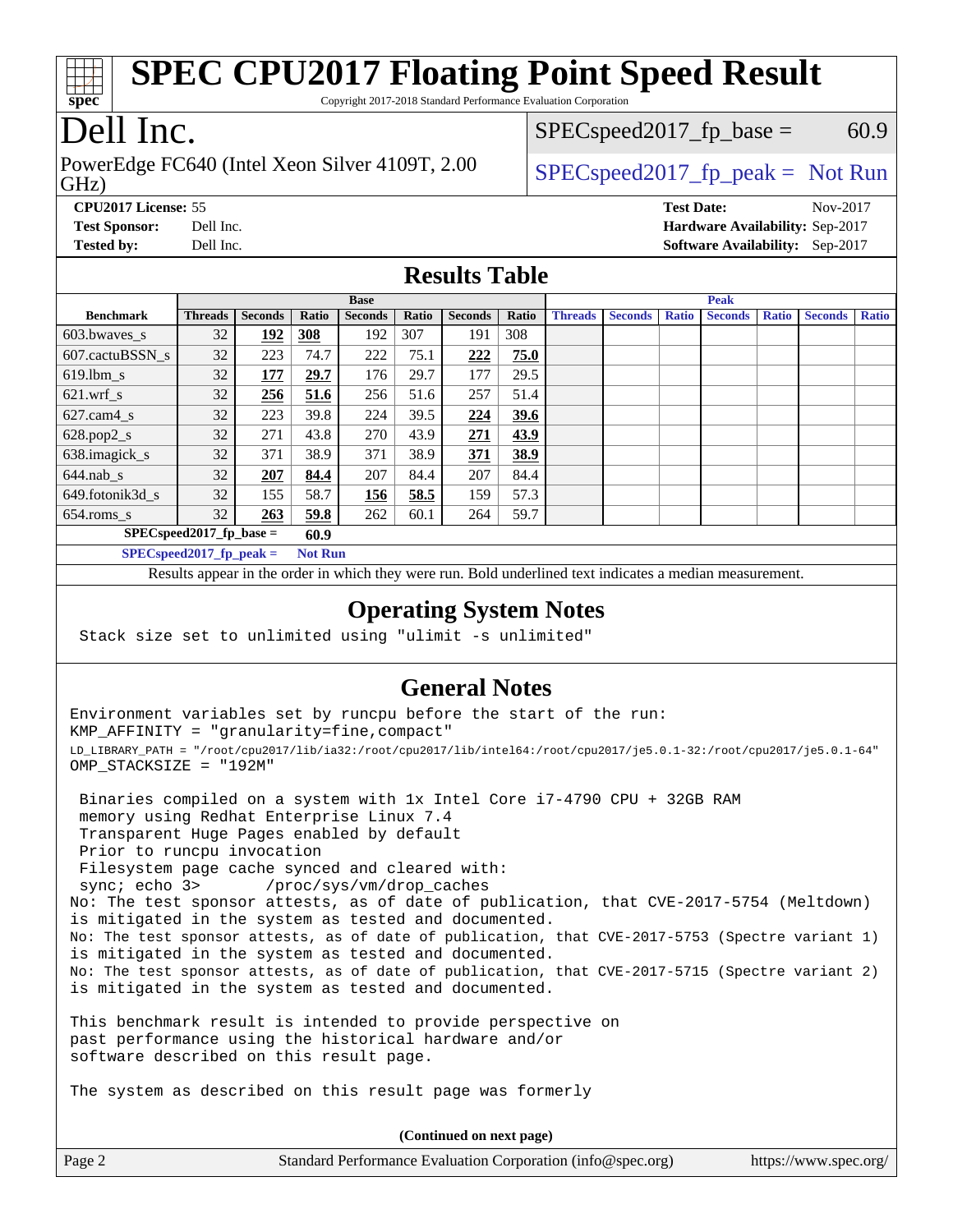

Copyright 2017-2018 Standard Performance Evaluation Corporation

### Dell Inc.

GHz) PowerEdge FC640 (Intel Xeon Silver 4109T, 2.00  $\big|$  [SPECspeed2017\\_fp\\_peak =](http://www.spec.org/auto/cpu2017/Docs/result-fields.html#SPECspeed2017fppeak) Not Run

 $SPEC speed2017_fp\_base = 60.9$ 

**[Test Sponsor:](http://www.spec.org/auto/cpu2017/Docs/result-fields.html#TestSponsor)** Dell Inc. **[Hardware Availability:](http://www.spec.org/auto/cpu2017/Docs/result-fields.html#HardwareAvailability)** Sep-2017 **[Tested by:](http://www.spec.org/auto/cpu2017/Docs/result-fields.html#Testedby)** Dell Inc. **[Software Availability:](http://www.spec.org/auto/cpu2017/Docs/result-fields.html#SoftwareAvailability)** Sep-2017

**[CPU2017 License:](http://www.spec.org/auto/cpu2017/Docs/result-fields.html#CPU2017License)** 55 **[Test Date:](http://www.spec.org/auto/cpu2017/Docs/result-fields.html#TestDate)** Nov-2017

### **[General Notes \(Continued\)](http://www.spec.org/auto/cpu2017/Docs/result-fields.html#GeneralNotes)**

generally available. At the time of this publication, it may not be shipping, and/or may not be supported, and/or may fail to meet other tests of General Availability described in the SPEC OSG Policy document, <http://www.spec.org/osg/policy.html>

This measured result may not be representative of the result that would be measured were this benchmark run with hardware and software available as of the publication date.

#### **[Platform Notes](http://www.spec.org/auto/cpu2017/Docs/result-fields.html#PlatformNotes)**

Page 3 Standard Performance Evaluation Corporation [\(info@spec.org\)](mailto:info@spec.org) <https://www.spec.org/> BIOS settings: Virtualization Technology disabled System Profile set to Custom CPU Power Management set to Maximum Performance Memory Frequency set to Maximum Performance Turbo Boost enabled C States disabled Memory Patrol Scrub disabled PCI ASPM L1 Link Power Management disabled Sysinfo program /root/cpu2017/bin/sysinfo Rev: r5797 of 2017-06-14 96c45e4568ad54c135fd618bcc091c0f running on linux-bek4 Mon Nov 6 07:49:27 2017 SUT (System Under Test) info as seen by some common utilities. For more information on this section, see <https://www.spec.org/cpu2017/Docs/config.html#sysinfo> From /proc/cpuinfo model name : Intel(R) Xeon(R) Silver 4109T CPU @ 2.00GHz 2 "physical id"s (chips) 32 "processors" cores, siblings (Caution: counting these is hw and system dependent. The following excerpts from /proc/cpuinfo might not be reliable. Use with caution.) cpu cores : 8 siblings : 16 physical 0: cores 0 1 2 3 4 5 6 7 physical 1: cores 0 1 2 3 4 5 6 7 From lscpu: Architecture: x86\_64 CPU op-mode(s): 32-bit, 64-bit Byte Order: Little Endian  $CPU(s):$  32 On-line CPU(s) list: 0-31 Thread(s) per core: 2 **(Continued on next page)**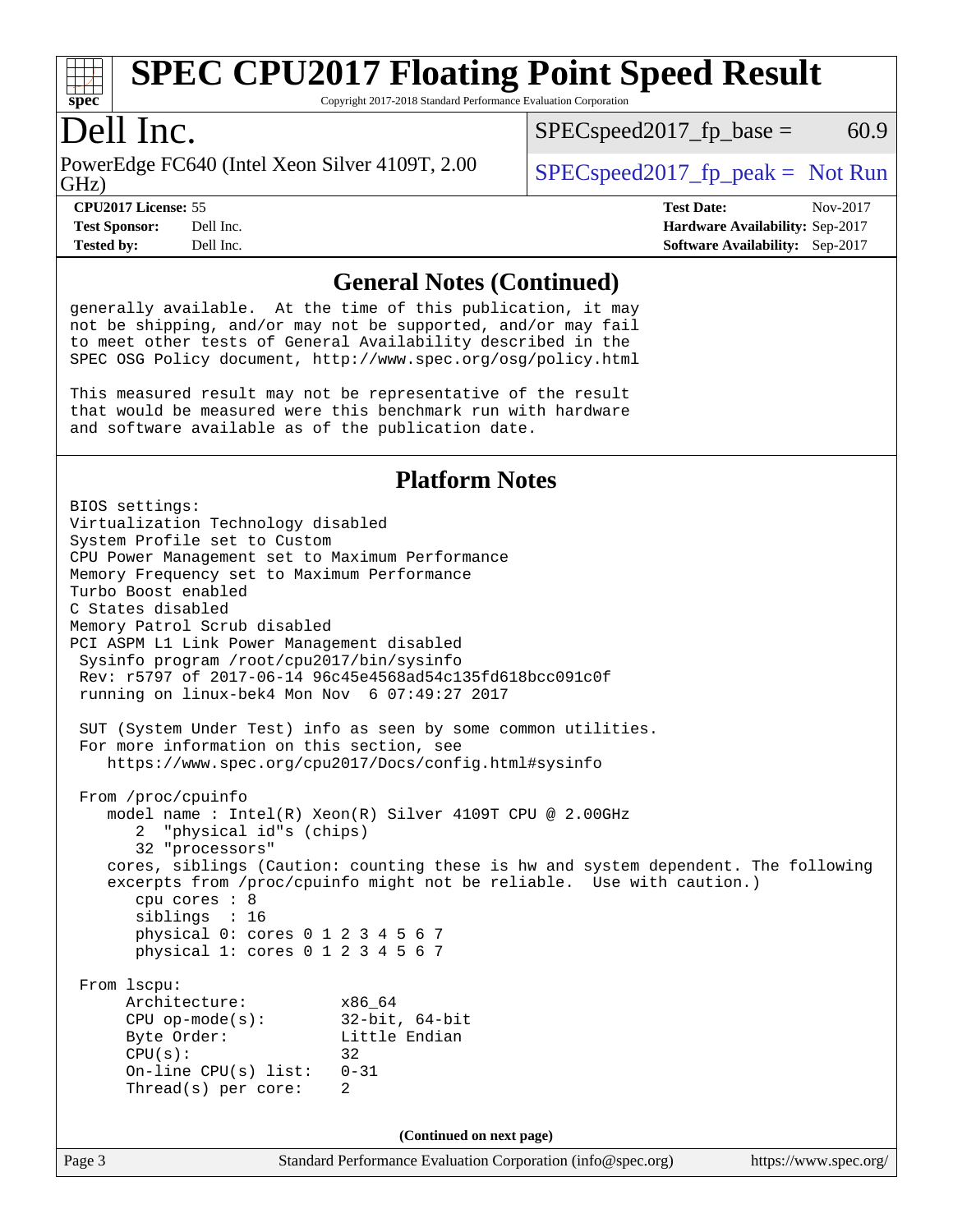

Copyright 2017-2018 Standard Performance Evaluation Corporation

## Dell Inc.

PowerEdge FC640 (Intel Xeon Silver 4109T, 2.00 GHz)

 $SPECspeed2017_fp\_base = 60.9$ 

 $SPECspeed2017_fp\_peak = Not Run$ 

**[CPU2017 License:](http://www.spec.org/auto/cpu2017/Docs/result-fields.html#CPU2017License)** 55 **[Test Date:](http://www.spec.org/auto/cpu2017/Docs/result-fields.html#TestDate)** Nov-2017 **[Test Sponsor:](http://www.spec.org/auto/cpu2017/Docs/result-fields.html#TestSponsor)** Dell Inc. **[Hardware Availability:](http://www.spec.org/auto/cpu2017/Docs/result-fields.html#HardwareAvailability)** Sep-2017 **[Tested by:](http://www.spec.org/auto/cpu2017/Docs/result-fields.html#Testedby)** Dell Inc. **[Software Availability:](http://www.spec.org/auto/cpu2017/Docs/result-fields.html#SoftwareAvailability)** Sep-2017

#### **[Platform Notes \(Continued\)](http://www.spec.org/auto/cpu2017/Docs/result-fields.html#PlatformNotes)**

| node 0 size: 95341 MB<br>node 0 free: 91167 MB<br>node 1 size: 96736 MB<br>node 1 free: 95179 MB<br>node distances:<br>node<br>$\Omega$<br>1<br>10<br>21<br>0:<br>1:<br>21<br>10<br>From /proc/meminfo<br>MemTotal:<br>HugePages_Total: | node 1 cpus: 1 3 5 7 9 11 13 15 17 19 21 23 25 27 29 31<br>196687956 kB<br>0<br>(Continued on next page)                                                                                                                                                                                                                                                                                                                                                                                                                                                                                                                                                                                                                                                                                                                                                                                                                                                                                                                |
|-----------------------------------------------------------------------------------------------------------------------------------------------------------------------------------------------------------------------------------------|-------------------------------------------------------------------------------------------------------------------------------------------------------------------------------------------------------------------------------------------------------------------------------------------------------------------------------------------------------------------------------------------------------------------------------------------------------------------------------------------------------------------------------------------------------------------------------------------------------------------------------------------------------------------------------------------------------------------------------------------------------------------------------------------------------------------------------------------------------------------------------------------------------------------------------------------------------------------------------------------------------------------------|
|                                                                                                                                                                                                                                         |                                                                                                                                                                                                                                                                                                                                                                                                                                                                                                                                                                                                                                                                                                                                                                                                                                                                                                                                                                                                                         |
| physical chip.<br>$available: 2 nodes (0-1)$                                                                                                                                                                                            | From numactl --hardware WARNING: a numactl 'node' might or might not correspond to a<br>node 0 cpus: 0 2 4 6 8 10 12 14 16 18 20 22 24 26 28 30                                                                                                                                                                                                                                                                                                                                                                                                                                                                                                                                                                                                                                                                                                                                                                                                                                                                         |
| Stepping:<br>CPU MHz:<br>BogoMIPS:<br>Virtualization:<br>L1d cache:<br>Lli cache:<br>L2 cache:<br>L3 cache:<br>NUMA node0 CPU(s):<br>NUMA nodel $CPU(s):$<br>Flags:<br>/proc/cpuinfo cache data<br>cache size : 11264 KB                | $Intel(R) Xeon(R) Silver 4109T CPU @ 2.00GHz$<br>4<br>2000.095<br>4000.19<br>$VT - x$<br>32K<br>32K<br>1024K<br>11264K<br>0, 2, 4, 6, 8, 10, 12, 14, 16, 18, 20, 22, 24, 26, 28, 30<br>1, 3, 5, 7, 9, 11, 13, 15, 17, 19, 21, 23, 25, 27, 29, 31<br>fpu vme de pse tsc msr pae mce cx8 apic sep mtrr pge mca cmov<br>pat pse36 clflush dts acpi mmx fxsr sse sse2 ss ht tm pbe syscall nx pdpelgb rdtscp<br>lm constant_tsc art arch_perfmon pebs bts rep_good nopl xtopology nonstop_tsc<br>aperfmperf eagerfpu pni pclmulqdq dtes64 monitor ds_cpl vmx smx est tm2 ssse3 sdbg<br>fma cx16 xtpr pdcm pcid dca sse4_1 sse4_2 x2apic movbe popcnt tsc_deadline_timer aes<br>xsave avx f16c rdrand lahf_lm abm 3dnowprefetch ida arat epb pln pts dtherm intel_pt<br>tpr_shadow vnmi flexpriority ept vpid fsgsbase tsc_adjust bmil hle avx2 smep bmi2<br>erms invpcid rtm cqm mpx avx512f avx512dq rdseed adx smap clflushopt clwb avx512cd<br>avx512bw avx512vl xsaveopt xsavec xgetbvl cqm_llc cqm_occup_llc pku ospke |
| Socket(s):<br>NUMA $node(s)$ :<br>Vendor ID:<br>CPU family:<br>Model:<br>Model name:                                                                                                                                                    | 2<br>2<br>GenuineIntel<br>6<br>85                                                                                                                                                                                                                                                                                                                                                                                                                                                                                                                                                                                                                                                                                                                                                                                                                                                                                                                                                                                       |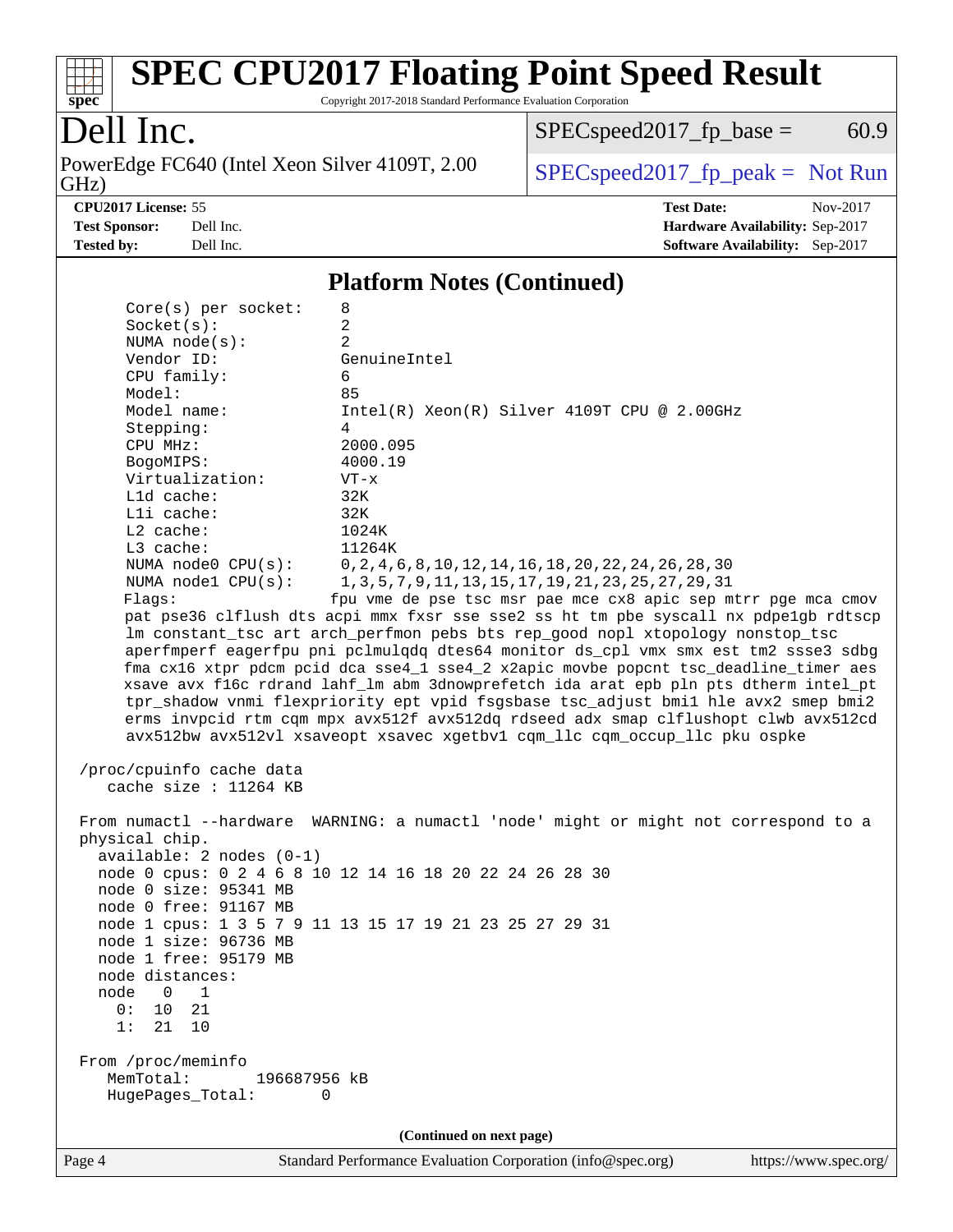#### **[spec](http://www.spec.org/) [SPEC CPU2017 Floating Point Speed Result](http://www.spec.org/auto/cpu2017/Docs/result-fields.html#SPECCPU2017FloatingPointSpeedResult)** Copyright 2017-2018 Standard Performance Evaluation Corporation Dell Inc. GHz) PowerEdge FC640 (Intel Xeon Silver 4109T, 2.00  $\big|$  [SPECspeed2017\\_fp\\_peak =](http://www.spec.org/auto/cpu2017/Docs/result-fields.html#SPECspeed2017fppeak) Not Run  $SPEC speed2017<sub>fp</sub> base = 60.9$ **[CPU2017 License:](http://www.spec.org/auto/cpu2017/Docs/result-fields.html#CPU2017License)** 55 **[Test Date:](http://www.spec.org/auto/cpu2017/Docs/result-fields.html#TestDate)** Nov-2017 **[Test Sponsor:](http://www.spec.org/auto/cpu2017/Docs/result-fields.html#TestSponsor)** Dell Inc. **[Hardware Availability:](http://www.spec.org/auto/cpu2017/Docs/result-fields.html#HardwareAvailability)** Sep-2017 **[Tested by:](http://www.spec.org/auto/cpu2017/Docs/result-fields.html#Testedby)** Dell Inc. **[Software Availability:](http://www.spec.org/auto/cpu2017/Docs/result-fields.html#SoftwareAvailability)** Sep-2017 **[Platform Notes \(Continued\)](http://www.spec.org/auto/cpu2017/Docs/result-fields.html#PlatformNotes)** Hugepagesize: 2048 kB From /etc/\*release\* /etc/\*version\* SuSE-release: SUSE Linux Enterprise Server 12 (x86\_64) VERSION = 12 PATCHLEVEL = 3 # This file is deprecated and will be removed in a future service pack or release. # Please check /etc/os-release for details about this release. os-release: NAME="SLES" VERSION="12-SP3" VERSION\_ID="12.3" PRETTY\_NAME="SUSE Linux Enterprise Server 12 SP3" ID="sles" ANSI\_COLOR="0;32" CPE\_NAME="cpe:/o:suse:sles:12:sp3" uname -a: Linux linux-bek4 4.4.70-2-default #1 SMP Wed Jun 7 15:12:06 UTC 2017 (4502c76) x86\_64 x86\_64 x86\_64 GNU/Linux run-level 3 Nov 4 04:41 SPEC is set to: /root/cpu2017 Filesystem Type Size Used Avail Use% Mounted on /dev/sda7 btrfs 855G 28G 828G 4% / Additional information from dmidecode follows. WARNING: Use caution when you interpret this section. The 'dmidecode' program reads system data which is "intended to allow hardware to be accurately determined", but the intent may not be met, as there are frequent changes to hardware, firmware, and the "DMTF SMBIOS" standard. BIOS Dell Inc. 1.0.0 08/10/2017 Memory: 12x 002C00B3002C 18ASF2G72PDZ-2G6D1 16 GB 2 rank 2666, configured at 2400 4x Not Specified Not Specified (End of data from sysinfo program)

### **[Compiler Version Notes](http://www.spec.org/auto/cpu2017/Docs/result-fields.html#CompilerVersionNotes)**

============================================================================== CC 619.lbm\_s(base) 638.imagick\_s(base) 644.nab\_s(base) ----------------------------------------------------------------------------- icc (ICC) 18.0.0 20170811 Copyright (C) 1985-2017 Intel Corporation. All rights reserved.

**(Continued on next page)**

Page 5 Standard Performance Evaluation Corporation [\(info@spec.org\)](mailto:info@spec.org) <https://www.spec.org/>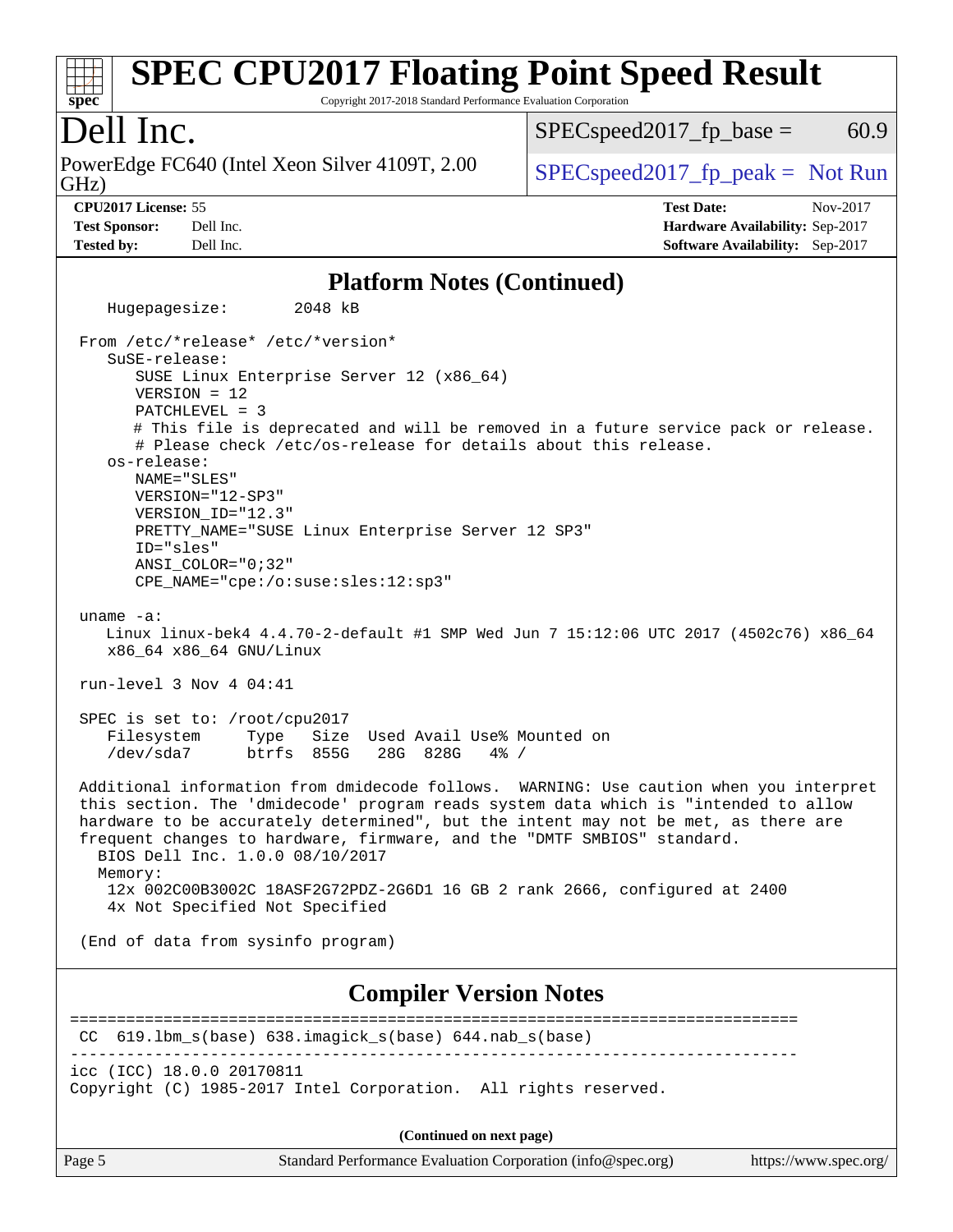| Dell Inc.                                                                                                                                      | 60.9<br>$SPEC speed2017_fp\_base =$<br>$SPEC speed2017_fp\_peak = Not Run$                                 |  |  |  |  |
|------------------------------------------------------------------------------------------------------------------------------------------------|------------------------------------------------------------------------------------------------------------|--|--|--|--|
| PowerEdge FC640 (Intel Xeon Silver 4109T, 2.00)<br>GHz)                                                                                        |                                                                                                            |  |  |  |  |
| CPU2017 License: 55<br><b>Test Sponsor:</b><br>Dell Inc.<br><b>Tested by:</b><br>Dell Inc.                                                     | <b>Test Date:</b><br>Nov-2017<br>Hardware Availability: Sep-2017<br><b>Software Availability:</b> Sep-2017 |  |  |  |  |
| <b>Compiler Version Notes (Continued)</b>                                                                                                      |                                                                                                            |  |  |  |  |
| FC 607.cactuBSSN s(base)                                                                                                                       |                                                                                                            |  |  |  |  |
| icpc (ICC) 18.0.0 20170811<br>Copyright (C) 1985-2017 Intel Corporation. All rights reserved.<br>icc (ICC) 18.0.0 20170811                     |                                                                                                            |  |  |  |  |
| Copyright (C) 1985-2017 Intel Corporation.<br>ifort (IFORT) 18.0.0 20170811<br>Copyright (C) 1985-2017 Intel Corporation. All rights reserved. | All rights reserved.                                                                                       |  |  |  |  |
| FC 603.bwaves_s(base) 649.fotonik3d_s(base) 654.roms_s(base)                                                                                   |                                                                                                            |  |  |  |  |
| ifort (IFORT) 18.0.0 20170811<br>Copyright (C) 1985-2017 Intel Corporation. All rights reserved.                                               |                                                                                                            |  |  |  |  |
| CC 621.wrf_s(base) 627.cam4_s(base) 628.pop2_s(base)                                                                                           |                                                                                                            |  |  |  |  |
| ifort (IFORT) 18.0.0 20170811<br>Copyright (C) 1985-2017 Intel Corporation. All rights reserved.<br>icc (ICC) 18.0.0 20170811                  |                                                                                                            |  |  |  |  |
| Copyright (C) 1985-2017 Intel Corporation. All rights reserved.                                                                                |                                                                                                            |  |  |  |  |

[C benchmarks](http://www.spec.org/auto/cpu2017/Docs/result-fields.html#Cbenchmarks):

[icc](http://www.spec.org/cpu2017/results/res2018q1/cpu2017-20180122-02862.flags.html#user_CCbase_intel_icc_18.0_66fc1ee009f7361af1fbd72ca7dcefbb700085f36577c54f309893dd4ec40d12360134090235512931783d35fd58c0460139e722d5067c5574d8eaf2b3e37e92)

[Fortran benchmarks](http://www.spec.org/auto/cpu2017/Docs/result-fields.html#Fortranbenchmarks): [ifort](http://www.spec.org/cpu2017/results/res2018q1/cpu2017-20180122-02862.flags.html#user_FCbase_intel_ifort_18.0_8111460550e3ca792625aed983ce982f94888b8b503583aa7ba2b8303487b4d8a21a13e7191a45c5fd58ff318f48f9492884d4413fa793fd88dd292cad7027ca)

[Benchmarks using both Fortran and C](http://www.spec.org/auto/cpu2017/Docs/result-fields.html#BenchmarksusingbothFortranandC): [ifort](http://www.spec.org/cpu2017/results/res2018q1/cpu2017-20180122-02862.flags.html#user_CC_FCbase_intel_ifort_18.0_8111460550e3ca792625aed983ce982f94888b8b503583aa7ba2b8303487b4d8a21a13e7191a45c5fd58ff318f48f9492884d4413fa793fd88dd292cad7027ca) [icc](http://www.spec.org/cpu2017/results/res2018q1/cpu2017-20180122-02862.flags.html#user_CC_FCbase_intel_icc_18.0_66fc1ee009f7361af1fbd72ca7dcefbb700085f36577c54f309893dd4ec40d12360134090235512931783d35fd58c0460139e722d5067c5574d8eaf2b3e37e92)

[Benchmarks using Fortran, C, and C++:](http://www.spec.org/auto/cpu2017/Docs/result-fields.html#BenchmarksusingFortranCandCXX) [icpc](http://www.spec.org/cpu2017/results/res2018q1/cpu2017-20180122-02862.flags.html#user_CC_CXX_FCbase_intel_icpc_18.0_c510b6838c7f56d33e37e94d029a35b4a7bccf4766a728ee175e80a419847e808290a9b78be685c44ab727ea267ec2f070ec5dc83b407c0218cded6866a35d07) [icc](http://www.spec.org/cpu2017/results/res2018q1/cpu2017-20180122-02862.flags.html#user_CC_CXX_FCbase_intel_icc_18.0_66fc1ee009f7361af1fbd72ca7dcefbb700085f36577c54f309893dd4ec40d12360134090235512931783d35fd58c0460139e722d5067c5574d8eaf2b3e37e92) [ifort](http://www.spec.org/cpu2017/results/res2018q1/cpu2017-20180122-02862.flags.html#user_CC_CXX_FCbase_intel_ifort_18.0_8111460550e3ca792625aed983ce982f94888b8b503583aa7ba2b8303487b4d8a21a13e7191a45c5fd58ff318f48f9492884d4413fa793fd88dd292cad7027ca)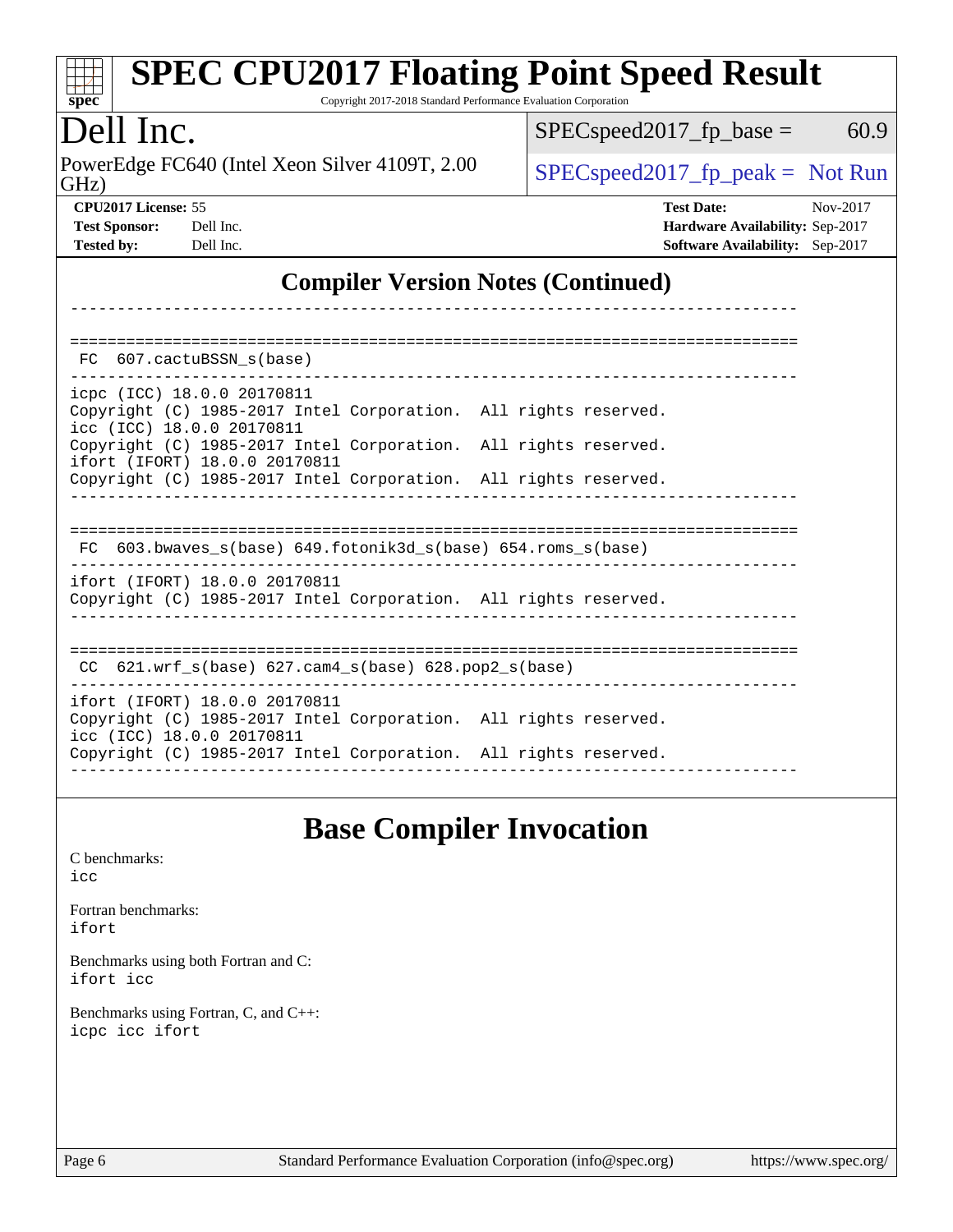

Copyright 2017-2018 Standard Performance Evaluation Corporation

### Dell Inc.

GHz) PowerEdge FC640 (Intel Xeon Silver 4109T, 2.00  $\big|$  [SPECspeed2017\\_fp\\_peak =](http://www.spec.org/auto/cpu2017/Docs/result-fields.html#SPECspeed2017fppeak) Not Run

 $SPEC speed2017_fp\_base = 60.9$ 

**[CPU2017 License:](http://www.spec.org/auto/cpu2017/Docs/result-fields.html#CPU2017License)** 55 **[Test Date:](http://www.spec.org/auto/cpu2017/Docs/result-fields.html#TestDate)** Nov-2017 **[Test Sponsor:](http://www.spec.org/auto/cpu2017/Docs/result-fields.html#TestSponsor)** Dell Inc. **[Hardware Availability:](http://www.spec.org/auto/cpu2017/Docs/result-fields.html#HardwareAvailability)** Sep-2017 **[Tested by:](http://www.spec.org/auto/cpu2017/Docs/result-fields.html#Testedby)** Dell Inc. **[Software Availability:](http://www.spec.org/auto/cpu2017/Docs/result-fields.html#SoftwareAvailability)** Sep-2017

### **[Base Portability Flags](http://www.spec.org/auto/cpu2017/Docs/result-fields.html#BasePortabilityFlags)**

 603.bwaves\_s: [-DSPEC\\_LP64](http://www.spec.org/cpu2017/results/res2018q1/cpu2017-20180122-02862.flags.html#suite_basePORTABILITY603_bwaves_s_DSPEC_LP64) 607.cactuBSSN\_s: [-DSPEC\\_LP64](http://www.spec.org/cpu2017/results/res2018q1/cpu2017-20180122-02862.flags.html#suite_basePORTABILITY607_cactuBSSN_s_DSPEC_LP64) 619.lbm\_s: [-DSPEC\\_LP64](http://www.spec.org/cpu2017/results/res2018q1/cpu2017-20180122-02862.flags.html#suite_basePORTABILITY619_lbm_s_DSPEC_LP64) 621.wrf\_s: [-DSPEC\\_LP64](http://www.spec.org/cpu2017/results/res2018q1/cpu2017-20180122-02862.flags.html#suite_basePORTABILITY621_wrf_s_DSPEC_LP64) [-DSPEC\\_CASE\\_FLAG](http://www.spec.org/cpu2017/results/res2018q1/cpu2017-20180122-02862.flags.html#b621.wrf_s_baseCPORTABILITY_DSPEC_CASE_FLAG) [-convert big\\_endian](http://www.spec.org/cpu2017/results/res2018q1/cpu2017-20180122-02862.flags.html#user_baseFPORTABILITY621_wrf_s_convert_big_endian_c3194028bc08c63ac5d04de18c48ce6d347e4e562e8892b8bdbdc0214820426deb8554edfa529a3fb25a586e65a3d812c835984020483e7e73212c4d31a38223) 627.cam4\_s: [-DSPEC\\_LP64](http://www.spec.org/cpu2017/results/res2018q1/cpu2017-20180122-02862.flags.html#suite_basePORTABILITY627_cam4_s_DSPEC_LP64) [-DSPEC\\_CASE\\_FLAG](http://www.spec.org/cpu2017/results/res2018q1/cpu2017-20180122-02862.flags.html#b627.cam4_s_baseCPORTABILITY_DSPEC_CASE_FLAG) 628.pop2\_s: [-DSPEC\\_LP64](http://www.spec.org/cpu2017/results/res2018q1/cpu2017-20180122-02862.flags.html#suite_basePORTABILITY628_pop2_s_DSPEC_LP64) [-DSPEC\\_CASE\\_FLAG](http://www.spec.org/cpu2017/results/res2018q1/cpu2017-20180122-02862.flags.html#b628.pop2_s_baseCPORTABILITY_DSPEC_CASE_FLAG) [-convert big\\_endian](http://www.spec.org/cpu2017/results/res2018q1/cpu2017-20180122-02862.flags.html#user_baseFPORTABILITY628_pop2_s_convert_big_endian_c3194028bc08c63ac5d04de18c48ce6d347e4e562e8892b8bdbdc0214820426deb8554edfa529a3fb25a586e65a3d812c835984020483e7e73212c4d31a38223) [-assume byterecl](http://www.spec.org/cpu2017/results/res2018q1/cpu2017-20180122-02862.flags.html#user_baseFPORTABILITY628_pop2_s_assume_byterecl_7e47d18b9513cf18525430bbf0f2177aa9bf368bc7a059c09b2c06a34b53bd3447c950d3f8d6c70e3faf3a05c8557d66a5798b567902e8849adc142926523472) 638.imagick\_s: [-DSPEC\\_LP64](http://www.spec.org/cpu2017/results/res2018q1/cpu2017-20180122-02862.flags.html#suite_basePORTABILITY638_imagick_s_DSPEC_LP64) 644.nab\_s: [-DSPEC\\_LP64](http://www.spec.org/cpu2017/results/res2018q1/cpu2017-20180122-02862.flags.html#suite_basePORTABILITY644_nab_s_DSPEC_LP64) 649.fotonik3d\_s: [-DSPEC\\_LP64](http://www.spec.org/cpu2017/results/res2018q1/cpu2017-20180122-02862.flags.html#suite_basePORTABILITY649_fotonik3d_s_DSPEC_LP64) 654.roms\_s: [-DSPEC\\_LP64](http://www.spec.org/cpu2017/results/res2018q1/cpu2017-20180122-02862.flags.html#suite_basePORTABILITY654_roms_s_DSPEC_LP64)

### **[Base Optimization Flags](http://www.spec.org/auto/cpu2017/Docs/result-fields.html#BaseOptimizationFlags)**

[C benchmarks](http://www.spec.org/auto/cpu2017/Docs/result-fields.html#Cbenchmarks):

[-xCORE-AVX2](http://www.spec.org/cpu2017/results/res2018q1/cpu2017-20180122-02862.flags.html#user_CCbase_f-xCORE-AVX2) [-ipo](http://www.spec.org/cpu2017/results/res2018q1/cpu2017-20180122-02862.flags.html#user_CCbase_f-ipo) [-O3](http://www.spec.org/cpu2017/results/res2018q1/cpu2017-20180122-02862.flags.html#user_CCbase_f-O3) [-no-prec-div](http://www.spec.org/cpu2017/results/res2018q1/cpu2017-20180122-02862.flags.html#user_CCbase_f-no-prec-div) [-qopt-prefetch](http://www.spec.org/cpu2017/results/res2018q1/cpu2017-20180122-02862.flags.html#user_CCbase_f-qopt-prefetch) [-ffinite-math-only](http://www.spec.org/cpu2017/results/res2018q1/cpu2017-20180122-02862.flags.html#user_CCbase_f_finite_math_only_cb91587bd2077682c4b38af759c288ed7c732db004271a9512da14a4f8007909a5f1427ecbf1a0fb78ff2a814402c6114ac565ca162485bbcae155b5e4258871) [-qopt-mem-layout-trans=3](http://www.spec.org/cpu2017/results/res2018q1/cpu2017-20180122-02862.flags.html#user_CCbase_f-qopt-mem-layout-trans_de80db37974c74b1f0e20d883f0b675c88c3b01e9d123adea9b28688d64333345fb62bc4a798493513fdb68f60282f9a726aa07f478b2f7113531aecce732043) [-qopenmp](http://www.spec.org/cpu2017/results/res2018q1/cpu2017-20180122-02862.flags.html#user_CCbase_qopenmp_16be0c44f24f464004c6784a7acb94aca937f053568ce72f94b139a11c7c168634a55f6653758ddd83bcf7b8463e8028bb0b48b77bcddc6b78d5d95bb1df2967) [-DSPEC\\_OPENMP](http://www.spec.org/cpu2017/results/res2018q1/cpu2017-20180122-02862.flags.html#suite_CCbase_DSPEC_OPENMP)

[Fortran benchmarks](http://www.spec.org/auto/cpu2017/Docs/result-fields.html#Fortranbenchmarks):

[-DSPEC\\_OPENMP](http://www.spec.org/cpu2017/results/res2018q1/cpu2017-20180122-02862.flags.html#suite_FCbase_DSPEC_OPENMP) [-xCORE-AVX2](http://www.spec.org/cpu2017/results/res2018q1/cpu2017-20180122-02862.flags.html#user_FCbase_f-xCORE-AVX2) [-ipo](http://www.spec.org/cpu2017/results/res2018q1/cpu2017-20180122-02862.flags.html#user_FCbase_f-ipo) [-O3](http://www.spec.org/cpu2017/results/res2018q1/cpu2017-20180122-02862.flags.html#user_FCbase_f-O3) [-no-prec-div](http://www.spec.org/cpu2017/results/res2018q1/cpu2017-20180122-02862.flags.html#user_FCbase_f-no-prec-div) [-qopt-prefetch](http://www.spec.org/cpu2017/results/res2018q1/cpu2017-20180122-02862.flags.html#user_FCbase_f-qopt-prefetch) [-ffinite-math-only](http://www.spec.org/cpu2017/results/res2018q1/cpu2017-20180122-02862.flags.html#user_FCbase_f_finite_math_only_cb91587bd2077682c4b38af759c288ed7c732db004271a9512da14a4f8007909a5f1427ecbf1a0fb78ff2a814402c6114ac565ca162485bbcae155b5e4258871) [-qopt-mem-layout-trans=3](http://www.spec.org/cpu2017/results/res2018q1/cpu2017-20180122-02862.flags.html#user_FCbase_f-qopt-mem-layout-trans_de80db37974c74b1f0e20d883f0b675c88c3b01e9d123adea9b28688d64333345fb62bc4a798493513fdb68f60282f9a726aa07f478b2f7113531aecce732043) [-qopenmp](http://www.spec.org/cpu2017/results/res2018q1/cpu2017-20180122-02862.flags.html#user_FCbase_qopenmp_16be0c44f24f464004c6784a7acb94aca937f053568ce72f94b139a11c7c168634a55f6653758ddd83bcf7b8463e8028bb0b48b77bcddc6b78d5d95bb1df2967) [-nostandard-realloc-lhs](http://www.spec.org/cpu2017/results/res2018q1/cpu2017-20180122-02862.flags.html#user_FCbase_f_2003_std_realloc_82b4557e90729c0f113870c07e44d33d6f5a304b4f63d4c15d2d0f1fab99f5daaed73bdb9275d9ae411527f28b936061aa8b9c8f2d63842963b95c9dd6426b8a) [-align array32byte](http://www.spec.org/cpu2017/results/res2018q1/cpu2017-20180122-02862.flags.html#user_FCbase_align_array32byte_b982fe038af199962ba9a80c053b8342c548c85b40b8e86eb3cc33dee0d7986a4af373ac2d51c3f7cf710a18d62fdce2948f201cd044323541f22fc0fffc51b6)

[Benchmarks using both Fortran and C](http://www.spec.org/auto/cpu2017/Docs/result-fields.html#BenchmarksusingbothFortranandC):

[-xCORE-AVX2](http://www.spec.org/cpu2017/results/res2018q1/cpu2017-20180122-02862.flags.html#user_CC_FCbase_f-xCORE-AVX2) [-ipo](http://www.spec.org/cpu2017/results/res2018q1/cpu2017-20180122-02862.flags.html#user_CC_FCbase_f-ipo) [-O3](http://www.spec.org/cpu2017/results/res2018q1/cpu2017-20180122-02862.flags.html#user_CC_FCbase_f-O3) [-no-prec-div](http://www.spec.org/cpu2017/results/res2018q1/cpu2017-20180122-02862.flags.html#user_CC_FCbase_f-no-prec-div) [-qopt-prefetch](http://www.spec.org/cpu2017/results/res2018q1/cpu2017-20180122-02862.flags.html#user_CC_FCbase_f-qopt-prefetch) [-ffinite-math-only](http://www.spec.org/cpu2017/results/res2018q1/cpu2017-20180122-02862.flags.html#user_CC_FCbase_f_finite_math_only_cb91587bd2077682c4b38af759c288ed7c732db004271a9512da14a4f8007909a5f1427ecbf1a0fb78ff2a814402c6114ac565ca162485bbcae155b5e4258871) [-qopt-mem-layout-trans=3](http://www.spec.org/cpu2017/results/res2018q1/cpu2017-20180122-02862.flags.html#user_CC_FCbase_f-qopt-mem-layout-trans_de80db37974c74b1f0e20d883f0b675c88c3b01e9d123adea9b28688d64333345fb62bc4a798493513fdb68f60282f9a726aa07f478b2f7113531aecce732043) [-qopenmp](http://www.spec.org/cpu2017/results/res2018q1/cpu2017-20180122-02862.flags.html#user_CC_FCbase_qopenmp_16be0c44f24f464004c6784a7acb94aca937f053568ce72f94b139a11c7c168634a55f6653758ddd83bcf7b8463e8028bb0b48b77bcddc6b78d5d95bb1df2967) [-DSPEC\\_OPENMP](http://www.spec.org/cpu2017/results/res2018q1/cpu2017-20180122-02862.flags.html#suite_CC_FCbase_DSPEC_OPENMP) [-nostandard-realloc-lhs](http://www.spec.org/cpu2017/results/res2018q1/cpu2017-20180122-02862.flags.html#user_CC_FCbase_f_2003_std_realloc_82b4557e90729c0f113870c07e44d33d6f5a304b4f63d4c15d2d0f1fab99f5daaed73bdb9275d9ae411527f28b936061aa8b9c8f2d63842963b95c9dd6426b8a) [-align array32byte](http://www.spec.org/cpu2017/results/res2018q1/cpu2017-20180122-02862.flags.html#user_CC_FCbase_align_array32byte_b982fe038af199962ba9a80c053b8342c548c85b40b8e86eb3cc33dee0d7986a4af373ac2d51c3f7cf710a18d62fdce2948f201cd044323541f22fc0fffc51b6)

[Benchmarks using Fortran, C, and C++:](http://www.spec.org/auto/cpu2017/Docs/result-fields.html#BenchmarksusingFortranCandCXX)

[-xCORE-AVX2](http://www.spec.org/cpu2017/results/res2018q1/cpu2017-20180122-02862.flags.html#user_CC_CXX_FCbase_f-xCORE-AVX2) [-ipo](http://www.spec.org/cpu2017/results/res2018q1/cpu2017-20180122-02862.flags.html#user_CC_CXX_FCbase_f-ipo) [-O3](http://www.spec.org/cpu2017/results/res2018q1/cpu2017-20180122-02862.flags.html#user_CC_CXX_FCbase_f-O3) [-no-prec-div](http://www.spec.org/cpu2017/results/res2018q1/cpu2017-20180122-02862.flags.html#user_CC_CXX_FCbase_f-no-prec-div) [-qopt-prefetch](http://www.spec.org/cpu2017/results/res2018q1/cpu2017-20180122-02862.flags.html#user_CC_CXX_FCbase_f-qopt-prefetch) [-ffinite-math-only](http://www.spec.org/cpu2017/results/res2018q1/cpu2017-20180122-02862.flags.html#user_CC_CXX_FCbase_f_finite_math_only_cb91587bd2077682c4b38af759c288ed7c732db004271a9512da14a4f8007909a5f1427ecbf1a0fb78ff2a814402c6114ac565ca162485bbcae155b5e4258871) [-qopt-mem-layout-trans=3](http://www.spec.org/cpu2017/results/res2018q1/cpu2017-20180122-02862.flags.html#user_CC_CXX_FCbase_f-qopt-mem-layout-trans_de80db37974c74b1f0e20d883f0b675c88c3b01e9d123adea9b28688d64333345fb62bc4a798493513fdb68f60282f9a726aa07f478b2f7113531aecce732043) [-qopenmp](http://www.spec.org/cpu2017/results/res2018q1/cpu2017-20180122-02862.flags.html#user_CC_CXX_FCbase_qopenmp_16be0c44f24f464004c6784a7acb94aca937f053568ce72f94b139a11c7c168634a55f6653758ddd83bcf7b8463e8028bb0b48b77bcddc6b78d5d95bb1df2967) [-DSPEC\\_OPENMP](http://www.spec.org/cpu2017/results/res2018q1/cpu2017-20180122-02862.flags.html#suite_CC_CXX_FCbase_DSPEC_OPENMP) [-nostandard-realloc-lhs](http://www.spec.org/cpu2017/results/res2018q1/cpu2017-20180122-02862.flags.html#user_CC_CXX_FCbase_f_2003_std_realloc_82b4557e90729c0f113870c07e44d33d6f5a304b4f63d4c15d2d0f1fab99f5daaed73bdb9275d9ae411527f28b936061aa8b9c8f2d63842963b95c9dd6426b8a) [-align array32byte](http://www.spec.org/cpu2017/results/res2018q1/cpu2017-20180122-02862.flags.html#user_CC_CXX_FCbase_align_array32byte_b982fe038af199962ba9a80c053b8342c548c85b40b8e86eb3cc33dee0d7986a4af373ac2d51c3f7cf710a18d62fdce2948f201cd044323541f22fc0fffc51b6)

## **[Base Other Flags](http://www.spec.org/auto/cpu2017/Docs/result-fields.html#BaseOtherFlags)**

[C benchmarks](http://www.spec.org/auto/cpu2017/Docs/result-fields.html#Cbenchmarks):  $-m64 - std= c11$  $-m64 - std= c11$ 

[Fortran benchmarks](http://www.spec.org/auto/cpu2017/Docs/result-fields.html#Fortranbenchmarks):  $-m64$ 

**(Continued on next page)**

Page 7 Standard Performance Evaluation Corporation [\(info@spec.org\)](mailto:info@spec.org) <https://www.spec.org/>